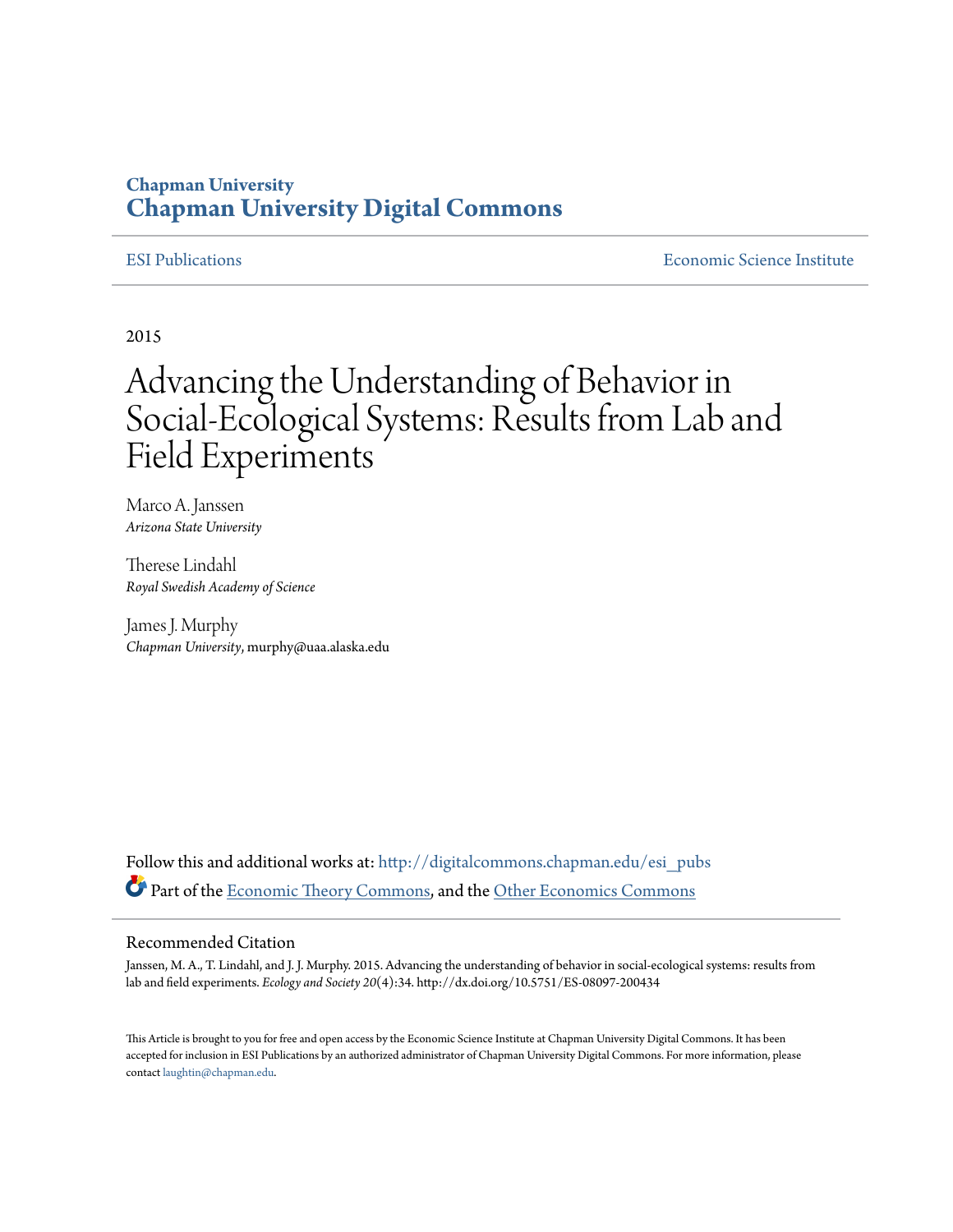# Advancing the Understanding of Behavior in Social-Ecological Systems: Results from Lab and Field Experiments

#### **Comments**

This article was originally published in *Ecology and Society*, volume 20, issue 4, in 2015. [DOI: 10.5751/](http://dx.doi.org/10.5751/ES-08097-200434) [ES-08097-200434](http://dx.doi.org/10.5751/ES-08097-200434)

### **Copyright**

The authors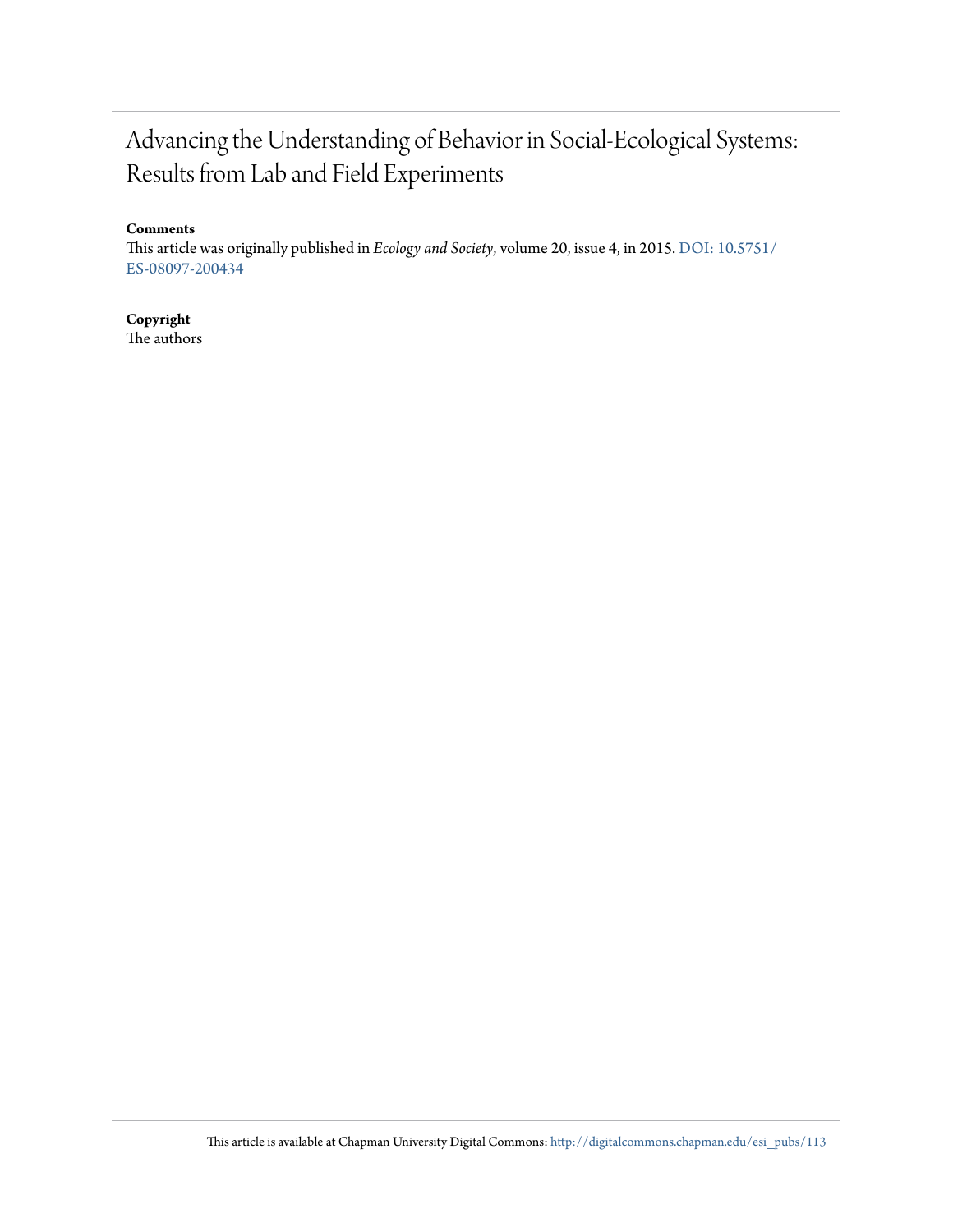

*Guest Editorial*, part of a Special Feature on [Advancing the Understanding of Behavior in Social-Ecological Systems: Results from](http://www.ecologyandsociety.org/viewissue.php?sf=102) [Lab and Field Experiments](http://www.ecologyandsociety.org/viewissue.php?sf=102)

# **Advancing the understanding of behavior in social-ecological systems: results from lab and field experiments**

*[Marco A. Janssen](mailto:Marco.Janssen@asu.edu)<sup>1</sup>* , *[Therese Lindahl](mailto:therese.lindahl@beijer.kva.se) 2,3 and [James J. Murphy](mailto:murphy@uaa.alaska.edu) 4,5,6*

Key Words: *behavioral economics; common-pool resources; experimental economics; public goods; social-ecological systems*

Experiments have made important contributions to our understanding of human behavior, including behavior relevant for understanding social-ecological systems. When there is a conflict between individual and group interests in socialecological systems, social dilemmas occur. From the many types of social-dilemma formulations that are used to study collective action, common-pool resource and public-good dilemmas are most relevant for social-ecological systems. Experimental studies of both common-pool resource and public-good dilemmas have shown that many predictions based on the conventional theory of collective action, which assumes rational, self-interested behavior, do not hold. More cooperation occurs than predicted (Ledyard 1995), "cheap talk" increases cooperation (Ostrom 2006), and participants are willing to invest in sanctioning free riders (Yamagishi 1986, Ostrom et al. 1992, Fehr and Gächter 2000, Chaudhuri 2011). Experiments have also demonstrated a diversity of motivations, which affect individual decisions about cooperation and sanctioning (see Fehr and Fischbacher 2002 and Sobel 2005 for reviews, and Bowles 2008 for policy implications).

In early experiments, the resource dilemma was typically described as a static situation and the focus was primarily on understanding the social interactions of participants under different institutional settings, e.g., rules for communication, punishment, and regulations. Most of these early experiments involved a series of independent rounds and did not include resource dynamics. In each round the participant faced the same decision problem. These static setups allowed researchers to observe and make inferences about how individual strategies, social interactions, and group outcomes changed over time as participants got more information about the behavior of the others. A few early experiments include dynamics of the resources, such as probabilistic destruction (Walker and Gardner 1992), and the dependence of extraction cost on decisions in previous rounds (Herr et al. 1992). These earlier studies, which focused on common-pool resource dilemmas, demonstrated that dynamics increased harvesting rates compared with the static setting.

However, most of the early experimental designs did not include important aspects of some of the challenges experienced by real resource users. For example, these designs often failed to capture how the biophysical context affects the spatial and temporal dynamics of the resource, the visibility of actions by others, and the power relationships between actors. Thus, an institutional arrangement that works effectively for one resource problem might be a dismal failure if applied to another resource problem (Acheson 2006). For example, factors such as whether the resource units are mobile (e.g., fishery, pastoralism) or whether infrastructure is developed to guide the resource flow (e.g., irrigation systems) have been identified as important attributes of resources affecting behavior in these dilemmas (Schlager et al. 1994, Janssen et al. 2007). This indicates that an understanding of human behavior in social dilemmas needs to include not only relevant aspects of relationships among humans, but also how people interact with the temporal and spatial dynamics of the resource.

In recent years, there has been an increased effort to address this issue with controlled experiments that incorporate relevant ecological characteristics of these social-ecological systems (Janssen et al. 2010, Knapp and Murphy 2010, McAllister et al. 2011, Cárdenas et al. 2013, Kimbrough and Wilson 2013). In this new generation of experiments, there is a specific emphasis on including various relevant additional complexities of the socialecological context, such as thresholds, disturbances, asymmetries, and spatial heterogeneity. This Special Feature brings together a collection of research papers that provides an overview of this emerging field. The collection comes from a workshop on this topic held at Arizona State University in March 2013. The papers present an overview of the findings of experiments held in both the lab and the field.

The authors of the papers in this Special Feature have backgrounds in various disciplines, including ecology and economics. This interdisciplinary nature of the scholars has led to new designs and different types of software used to run experiments. Janssen et al. (2014) reviewed a number of experimental platforms relevant for scholars who want to use experimental methods for the study of social-ecological systems. Platforms differ in their ability to include complexity and the userfriendliness to implement and run experiments. Some platforms, including pencil and paper, can be used to run basic experiments, but the inclusion of more complex ecological dynamics requires specific software for which more sophisticated programming experience is needed. Janssen et al. provided a detailed set of criteria that may help future experimentalists to decide which of the platforms to use.

We first discuss a series of papers using laboratory experiments that included different ways to increase relevant social and biophysical complexity. Hillis and Lubell (2015) present an intergenerational public-good experiment in which groups were not independent. Based on the notion of cultural transmission, at the start of the experiment the group members received advice from earlier groups who had played the experiment. Furthermore, at the end of the experiment they were allowed to leave advice for

<sup>&</sup>lt;sup>1</sup>Arizona State University, <sup>2</sup>Beijer Institute of Ecological Economics, Royal Swedish Academy of Science, <sup>3</sup>Stockholm Resilience Centre, Stockholm University, <sup>4</sup>Nankai University, <sup>5</sup>University of Alaska Anchorage, <sup>6</sup>Chapman University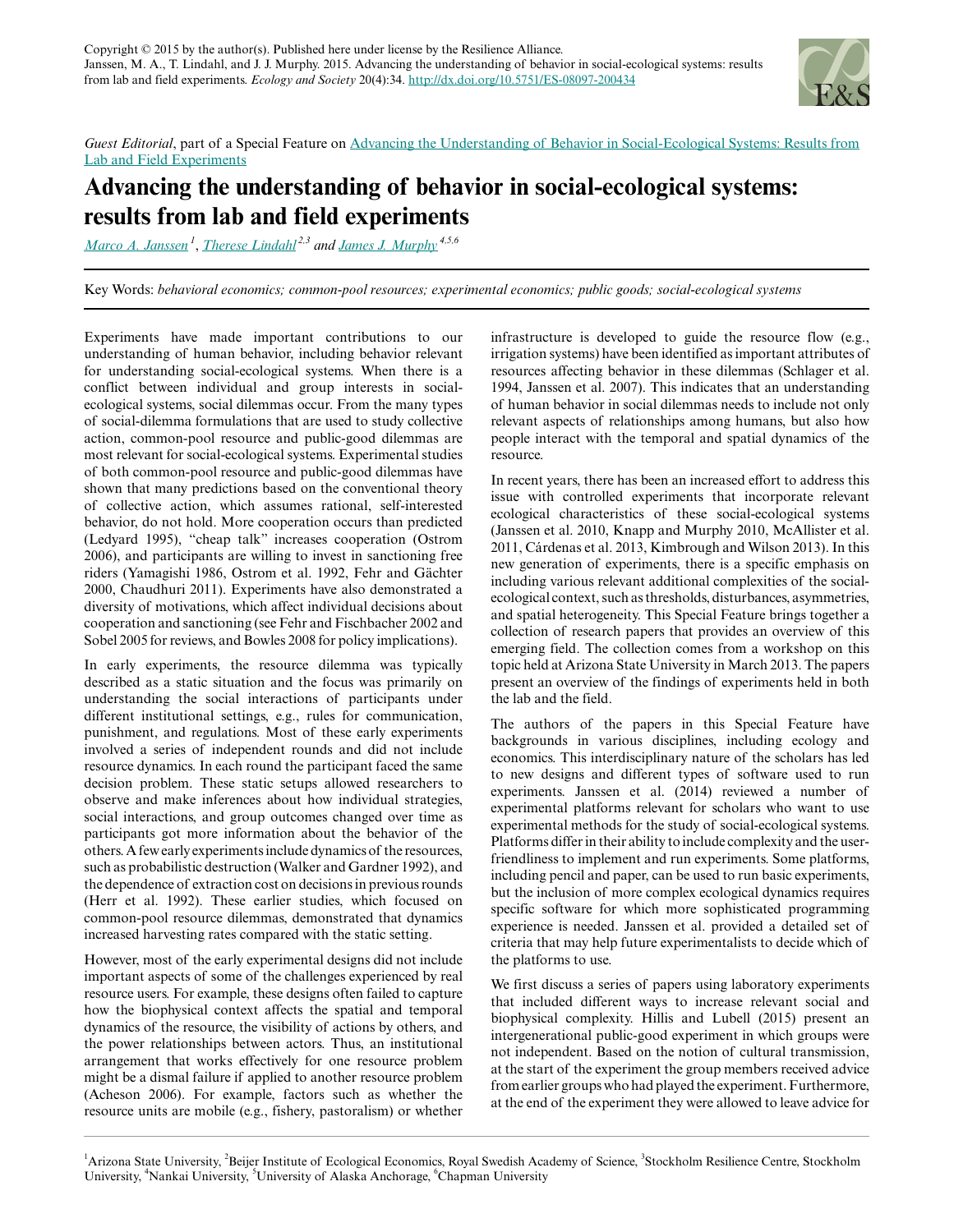future groups. Besides varying whether groups could leave messages for future participants and receive messages from those who have already participated, treatments also varied whether they could communicate within the experiment itself. The results showed that the combination of communication during the experiment and intergenerational messages led to substantially higher levels of cooperation compared with no communication and no messages.

Kreitmair (2015) also used a public-good experiment in which participants could voluntarily share information about their actions. She found that voluntary information sharing led to higher levels of cooperation than both a no-disclosure baseline and mandatory information disclosure. The voluntary disclosure of information may be particularly useful when enforcement is costly.

Schill et al. (2015) studied a common-pool resource dilemma and varied another component of the experiment, namely, the ecological dynamics of the resource. They looked at a resource that can experience regime shifts in productivity, depending on the level of extraction. In all treatments, participants were able to communicate with each other at any time, not just between rounds, as is common in many experiments. Their results suggested that the higher the probability of such a latent shift, the more likely the group was to be cautious. The groups had higher levels of collective action when risks were higher.

Cherry et al. (2015) studied the effect of shocks on the willingness of participants to share resources with the affected individual. The experiment was inspired by many situations in Arctic communities where individuals can lose their resource because of external events. Cherry et al. found that even without a commitment to pool resources, participants voluntarily pooled risk, thereby reducing the variability of individual earnings.

Baggio et al. (2015) found that higher risks did not have a major impact on the decisions of participants. They studied irrigation dilemmas in which participants had asymmetric access to withdraw from the common resource while every participant could make a contribution to the production of the resource. Unlike participants in the Schill et al. (2015) experiment, participants in Baggio et al. (2015) experiment could not communicate, which might explain the lack of change in collective action for different levels of risk. Baggio et al. (2015) showed the importance of trust and inequality in explaining the observed actions of the participants. Those with higher trust levels invested more in the public infrastructure, and if the inequality of extractions in the group was not higher, the investment levels would not drop.

Like Baggio et al. (2015), Pérez et al. (2015) also studied irrigation dilemmas in which subjects could communicate. Communication was allowed via the exchange of text messages, and they analyzed the transcripts to determine the social roles participants played during the experiment. The study showed that no single role, such as a leader or a connector, was sufficient for a cooperative outcome. Instead, they found that the combination of certain roles determined whether the group was successful.

Lab experiments are attractive in the sense that they provide the researcher with a "clean test tube" that provides control over contextual variables and facilitates causal inferences. Because

they are conducted with students as participants, various complex designs are relatively easy and cheap to test. However, the potential drawback of lab experiments is precisely that they use student participants instead of "real" resource users (Cárdenas and Ostrom 2004). To which extent experimental results can be generalized beyond the lab is of course an important question that has received much attention recently (e.g., Levitt and List 2007, Falk and Heckman 2009, Henrich et al 2010, Fréchette and Schotter 2015, part IV). One way to address this question is to run experiments in the field with nonstudent populations as participants. Javaid and Falk (2015) conducted irrigation dilemma experiments in irrigation communities in Pakistan. Consistent with Kreitmar (2015), public information about each user's extraction decisions led to higher levels of cooperation. Moreover, Javaid and Falk (2015) showed that external sanctions reduced the efficiency of group outcomes.

Bell et al. (2015) also performed irrigation experiments with farmers in Pakistan and included interactions between surface and groundwater supplies. They found that better information about water flows reduced social disapproval, but it did not reduce inequality among the participants.

García-Barrios et al. (2015) described a set of role-playing experiments they conducted with both farmers and academics in Chiapas, Mexico. The experiment was a spatial game on land use change, i.e., pastoralism and deforestation. The study found differences in the social preferences between the two subject types. The academics mainly focused on coalition formation, whereas farmers were more competitive.

*Responses to this article can be read online at:* [http://www.ecologyandsociety.org/issues/responses.](http://www.ecologyandsociety.org/issues/responses.php/8097) [php/8097](http://www.ecologyandsociety.org/issues/responses.php/8097)

#### **Acknowledgments:**

*We acknowledge financial support from the Biosocial Complexity Initiative at Arizona State University and from the National Science Foundation (Grant GEO-1115054).*

#### **LITERATURE CITED**

Acheson, J. M. 2003. *Capturing the commons: devising institutions to manage the Maine lobster industry*. University Press of New England, Hanover, New Hampshire, USA.

Baggio, J. A., N. D. Rollins, I. Pérez, and M. A. Janssen 2015. Irrigation experiments in the lab: trust, environmental variability and collective action. *Ecology and Society* 20(4):12. [http://dx.doi.](http://dx.doi.org/10.5751%2Fes-07772-200412) [org/10.5751/es-07772-200412](http://dx.doi.org/10.5751%2Fes-07772-200412)

Bell, A. R., M. A. A. Shah, A. Anwar, and C. Ringler. 2015. What role can information play in improved equity in Pakistan's irrigation system? Evidence from an experimental game in Punjab. *Ecology and Society* 20(1):51. [http://dx.doi.org/10.5751/](http://dx.doi.org/10.5751%2FES-07368-200151) [ES-07368-200151](http://dx.doi.org/10.5751%2FES-07368-200151)

Bowles, S. 2008. Policies designed for self-interested citizens may undermine "the moral sentiments": evidence from economic experiments. *Science* 320:1605-1609. [http://dx.doi.org/10.1126/](http://dx.doi.org/10.1126%2Fscience.1152110) [science.1152110](http://dx.doi.org/10.1126%2Fscience.1152110)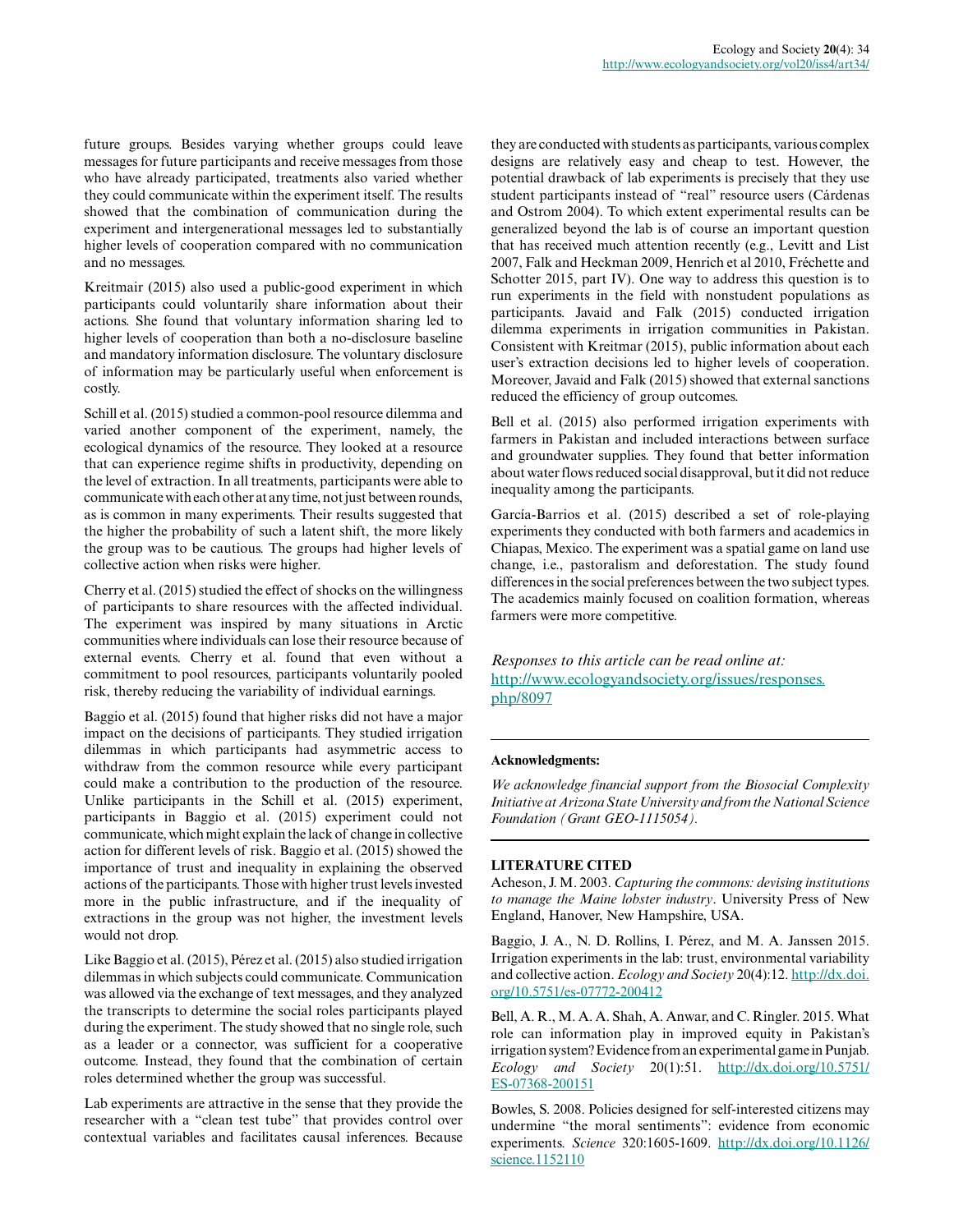Cárdenas, J.-C., M. A. Janssen, and F. Bousquet. 2013. Dynamics of rules and resources: three new field experiments on water, forests and fisheries. Pages 319-345 *in* J. A. List and M. K. Price, editors. *Handbook on experimental economics and the environment*. Edward Elgar, Cheltenham, UK. [http://dx.doi.](http://dx.doi.org/10.4337%2F9781781009079.00020) [org/10.4337/9781781009079.00020](http://dx.doi.org/10.4337%2F9781781009079.00020) 

Cárdenas, J.-C., and E. Ostrom 2004. What do people bring into the game? Experiments in the field about cooperation in the commons. *Agricultural Systems* 82:307-326. [http://dx.doi.](http://dx.doi.org/10.1016%2Fj.agsy.2004.07.008) [org/10.1016/j.agsy.2004.07.008](http://dx.doi.org/10.1016%2Fj.agsy.2004.07.008) 

Chaudhuri, A. 2011. Sustaining cooperation in laboratory public goods experiments: a selective survey of the literature. *Experimental Economics* 14:47-83. [http://dx.doi.org/10.1007/](http://dx.doi.org/10.1007%2Fs10683-010-9257-1) [s10683-010-9257-1](http://dx.doi.org/10.1007%2Fs10683-010-9257-1) 

Cherry, T. L., E. L. Howe, and J. J. Murphy. 2015. Sharing as risk pooling in a social dilemma experiment. *Ecology and Society* 20 (1):68. [http://dx.doi.org/10.5751/ES-07390-200168](http://dx.doi.org/10.5751%2FES-07390-200168)

Falk, A., and J. J. Heckman. 2009. Lab experiments are a major source of knowledge in the social sciences. *Science* 326 (5952):535-538. [http://dx.doi.org/10.1126/science.1168244](http://dx.doi.org/10.1126%2Fscience.1168244) 

Fehr, E., and U. Fischbacher. 2002. Why social preferences matter —the impact of non-selfish motives on competition, cooperation and incentives. *Economic Journal* 112:C1-C33. [http://dx.doi.](http://dx.doi.org/10.1111%2F1468-0297.00027) [org/10.1111/1468-0297.00027](http://dx.doi.org/10.1111%2F1468-0297.00027)

Fehr, E., and S. Gächter. 2000. Fairness and retaliation: the economics of reciprocity. *Journal of Economic Perspectives* 14:159-181. [http://dx.doi.org/10.1257/jep.14.3.159](http://dx.doi.org/10.1257%2Fjep.14.3.159) 

Fréchette, G.R. and Schotter, A. 2015. *Handbook of experimental economic methodology*. Oxford University Press, New York, New York, USA. [http://dx.doi.org/10.1093/acprof:oso/978019532832](http://dx.doi.org/10.1093%2Facprof%3Aoso%2F9780195328325.001.0001) [5.001.0001](http://dx.doi.org/10.1093%2Facprof%3Aoso%2F9780195328325.001.0001) 

García-Barrios, L., R. García-Barrios, J. Cruz-Morales, and J. A. Smith. 2015. When death approaches: reverting or exploiting emergent inequity in a complex land-use table-board game. *Ecology and Society* 20(2):13. [http://dx.doi.org/10.5751/](http://dx.doi.org/10.5751%2FES-07372-200213) [ES-07372-200213](http://dx.doi.org/10.5751%2FES-07372-200213)

Herr, A., R. Gardner, and J. M. Walker. 1997. An experimental study of time-independent and time-dependent externalities in the commons. *Games and Economic Behavior* 19(1):77-96. [http://](http://dx.doi.org/10.1006%2Fgame.1997.0541) [dx.doi.org/10.1006/game.1997.0541](http://dx.doi.org/10.1006%2Fgame.1997.0541) 

Henrich, J., S. J. Heine, and A. Norenzayan. 2010. The weirdest people in the world. *Behavioral and Brain Sciences* 33(2-3):61-83. [http://dx.doi.org/10.1017/S0140525X0999152X](http://dx.doi.org/10.1017%2FS0140525X0999152X)

Hillis, V., and M. Lubell. 2015. Breeding cooperation: cultural evolution in an intergenerational public goods experiment. *Ecology and Society* 20(2):8. [http://dx.doi.org/10.5751/ES-07424-200208](http://dx.doi.org/10.5751%2FES-07424-200208)

Janssen, M. A., J. M. Anderies, and E. Ostrom. 2007. Robustness of social-ecological systems to spatial and temporal variability. *Society & Natural Resources* 20(4):307-322. [http://dx.doi.](http://dx.doi.org/10.1080%2F08941920601161320) [org/10.1080/08941920601161320](http://dx.doi.org/10.1080%2F08941920601161320) 

Janssen, M. A., R. Holahan, A. Lee, and E. Ostrom. 2010. Lab experiments for the study of social-ecological systems. *Science* 328:613-617. [http://dx.doi.org/10.1126/science.1183532](http://dx.doi.org/10.1126%2Fscience.1183532)

Janssen, M. A., A. Lee, and T. M. Waring. 2014. Experimental platforms for behavioral experiments on social-ecological systems. *Ecology and Society* 19(4):20. [http://dx.doi.org/10.5751/](http://dx.doi.org/10.5751%2FES-06895-190420) [ES-06895-190420](http://dx.doi.org/10.5751%2FES-06895-190420)

Javaid, A., and T. Falk. 2015. Incorporating local institutions in irrigation experiments: evidence from rural communities in Pakistan. *Ecology and Society* 20(2):28. [http://dx.doi.](http://dx.doi.org/10.5751%2FES-07532-200228) [org/10.5751/ES-07532-200228](http://dx.doi.org/10.5751%2FES-07532-200228) 

Kimbrough, E. O., and B. J. Wilson. 2013. Insiders, outsiders, and the adaptability of informal rules to ecological shocks. *Ecological Economics* 90:29-40. [http://dx.doi.org/10.1016/j.ecolecon.2013.02.008](http://dx.doi.org/10.1016%2Fj.ecolecon.2013.02.008) 

Knapp, G., and J. J. Murphy. 2010. Voluntary approaches to transitioning from competitive fisheries to rights-based management: bringing the field into the lab. *Agricultural and Resource Economics Review* 39(2):245-261.

Kreitmair, U. 2015. Voluntary disclosure of contributions: an experimental study on nonmandatory approaches for improving public good provision. *Ecology and Society* 20(4):33. [http://dx.](http://dx.doi.org/10.5751/ES-08004-200433) [doi.org/10.5751/ES-08004-200433](http://dx.doi.org/10.5751/ES-08004-200433)

Ledyard, J. O. 1995. Public goods: a survey of experimental research. Pages 111-194 *in* J. H. Kagel and A. E. Roth, editors. *The handbook of experimental economics*. Princeton University Press, Princeton, New Jersey, USA.

Levitt, S. D., and J. A. List. 2007. What do laboratory experiments measuring social preferences reveal about the real world? *Journal of Economic Perspectives* 21(2):153-174. [http://dx.doi.org/10.1257/](http://dx.doi.org/10.1257%2Fjep.21.2.153) [jep.21.2.153](http://dx.doi.org/10.1257%2Fjep.21.2.153)

McAllister, R. R. J., J. G. Tisdell, A. F. Reeson, and I. J. Gordon. 2011. Economic behavior in the face of resource variability and uncertainty. *Ecology and Society* 16(3):6. [http://dx.doi.](http://dx.doi.org/10.5751%2FES-04075-160306) [org/10.5751/ES-04075-160306](http://dx.doi.org/10.5751%2FES-04075-160306) 

Ostrom, E. 2006. The value-added of laboratory experiments for the study of institutions and common-pool resources. *Journal of Economic Behavior & Organization* 61:149-163. [http://dx.doi.](http://dx.doi.org/10.1016%2Fj.jebo.2005.02.008) [org/10.1016/j.jebo.2005.02.008](http://dx.doi.org/10.1016%2Fj.jebo.2005.02.008) 

Ostrom, E., J. Walker, and R. Gardner. 1992. Covenants with and without a sword: self-governance is possible. *American Political Science Review* 86(2):404-417. [http://dx.doi.org/10.2307/1964229](http://dx.doi.org/10.2307%2F1964229) 

Pérez, I., D. J. Yu, M. A. Janssen, and J. M. Anderies. 2015. Social roles and performance of social-ecological systems: evidence from behavioral experiments. *Ecology and Society* 20(3):23. [http://dx.](http://dx.doi.org/10.5751%2Fes-07493-200323) [doi.org/10.5751/es-07493-200323](http://dx.doi.org/10.5751%2Fes-07493-200323) 

Schill, C., T. Lindahl, and A.-S. Crépin. 2015. Collective action and the risk of ecosystem regime shifts: insights from a laboratory experiment. *Ecology and Society* 20(1):48. [http://dx.doi.](http://dx.doi.org/10.5751/ES-07318-20014) [org/10.5751/ES-07318-200148](http://dx.doi.org/10.5751/ES-07318-20014) [http://dx.doi.org/10.5751/ES-07318-200148](http://dx.doi.org/10.5751%2FES-07318-200148)

Schlager, E., W. Blomquist, and S. Y. Tang. 1994. Mobile flows, storage, and self-organized institutions for governing commonpool resources. *Land Economics* 70:294-317. [http://dx.doi.](http://dx.doi.org/10.2307%2F3146531) [org/10.2307/3146531](http://dx.doi.org/10.2307%2F3146531) 

Sobel, J. 2005. Interdependent preferences and reciprocity. *Journal of Economic Literature* 43:392-436. [http://dx.doi.](http://dx.doi.org/10.1257%2F0022051054661530) [org/10.1257/0022051054661530](http://dx.doi.org/10.1257%2F0022051054661530)